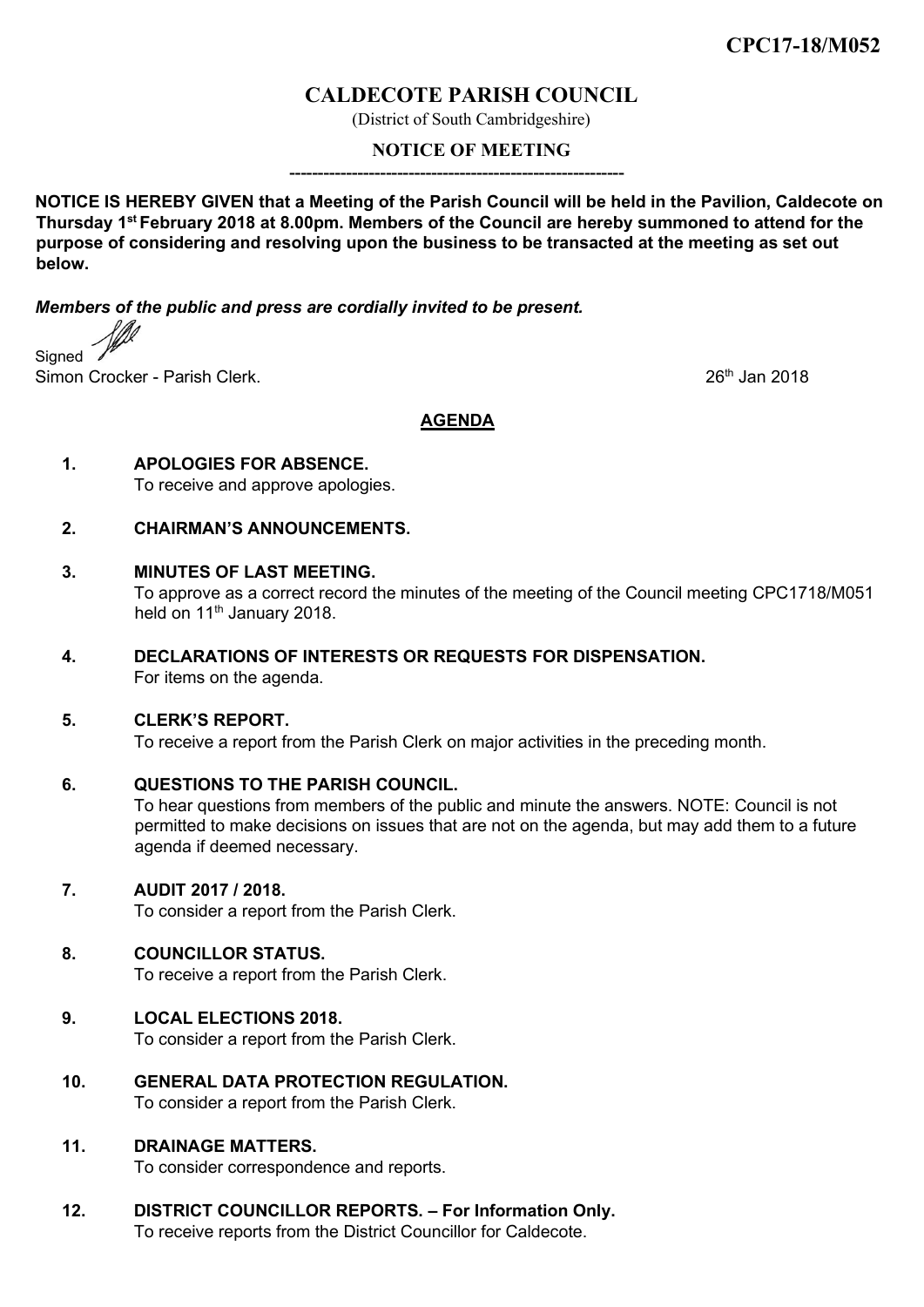1 of 2

*Any motion to briefly adjourn the meeting will be at the discretion of the Chairman. This short period (3mins) is to allow time for the public to ask questions or clarification or raise matters of concern, which may be considered by the Parish Council at a future meeting. The public is respectfully reminded that it should not take part in discussion with the Parish Council at any other time during this meeting.* 

Parish Clerk: Mr Simon Crocker, 24 Foxhollow, Great Cambourne, Cambridge CB23 5HW Email:

parishclerk@caldecote.gov.uk

**CPC17-18/M052** 

# **CALDECOTE PARISH COUNCIL**

(District of South Cambridgeshire)

# **NOTICE OF MEETING**

# **13. COUNTY COUNCILLOR REPORTS. – For Information Only.**

To receive reports from the County Councillor for Caldecote.

# **14. PLANNING MATTERS & APPLICATIONS.**

- **14.1** To receive updates on S106 matters.
- **14.2** To consider correspondence from Caldecote Village Hall.
- **14.3** To consider Correspondence regarding proposed Car Park (Cala Homes).
- **14.4** To receive reports from the lead Cllr on planning matters and receive any updated planning spreadsheets.
- **14.5** [S/0197/18/FL](http://plan.scambs.gov.uk/swiftlg/apas/run/WPHAPPDETAIL.DisplayUrl?theApnID=S/0197/18/FL&theTabNo=3&backURL=%3Ca%20href=wphappcriteria.display?paSearchKey=1464820%3ESearch%20Criteria%3C/a%3E%20%3E%20%3Ca%20href=%27wphappsearchres.displayResultsURL?ResultID=1969189%26StartIndex=1%26SortOrder=rgndat:desc%26DispResultsAs=WPHAPPSEARCHRES%26BackURL=%3Ca%20href=wphappcriteria.display?paSearchKey=1464820%3ESearch%20Criteria%3C/a%3E%27%3ESearch%20Results%3C/a%3E) Retention of the existing temporary use of part of the former runway for external storage, to include, but not limited to the siting of plant, machinery, storage containers and vehicles for up to 2 years. Storage land, Bourn Airfield, St Neots Rd, Bourn, Cambs **For** – R Taylor & Sons Ltd.
- **14.6** [S/0232/18/VC](http://plan.scambs.gov.uk/swiftlg/apas/run/WPHAPPDETAIL.DisplayUrl?theApnID=S/0232/18/VC&theTabNo=3&backURL=%3Ca%20href=wphappcriteria.display?paSearchKey=1464906%3ESearch%20Criteria%3C/a%3E%20%3E%20%3Ca%20href=%27wphappsearchres.displayResultsURL?ResultID=1969280%26StartIndex=1%26SortOrder=rgndat:desc%26DispResultsAs=WPHAPPSEARCHRES%26BackURL=%3Ca%20href=wphappcriteria.display?paSearchKey=1464906%3ESearch%20Criteria%3C/a%3E%27%3ESearch%20Results%3C/a%3E) Variation of condition 1 ( Approved Plans), 5 ( Tree Protection plan), 6 ( ( Boundary Treatments), 8 ( Accesses), 9 ( Visibility ), 13 ( Traffic management plan), 15 ( Biodiversity enhancements) & 18 ( Materials) of planning permission [S/3050/16/FL.](http://plan.scambs.gov.uk/swiftlg/apas/run/WPHAPPDETAIL.DisplayUrl?theApnID=S/3050/16/FL&theTabNo=3&backURL=%3Ca%20href=wphappcriteria.display?paSearchKey=1464907%3ESearch%20Criteria%3C/a%3E%20%3E%20%3Ca%20href=%27wphappsearchres.displayResultsURL?ResultID=1969281%26StartIndex=1%26SortOrder=rgndat:desc%26DispResultsAs=WPHAPPSEARCHRES%26BackURL=%3Ca%20href=wphappcriteria.display?paSearchKey=1464907%3ESearch%20Criteria%3C/a%3E%27%3ESearch%20Results%3C/a%3E) Woodview, Main St, Caldecote, CB23 7NU.
- **For** Mr & Mrs Eastgate.

## **15. FINANCE MATTERS.**

- **15.1** To receive a report from the Parish Clerk on the Current Financial Position.
- **15.2** To receive the Schedule of payments and approve the payment of Bills.
- **15.3** To receive and approve staff timesheets.
- **15.4** To receive and approve the Bank Reconciliation.

## **16. LEISURE AND AMENITIES MATTERS.**

- **16.1** To receive the latest calendar of sporting fixtures.
- **16.2** To consider initial designs for the Furlong Way playground revamp.
- **16.3** To receive updates on the programme of Pavilion maintenance.
- **16.4** To receive and consider reports from the Leisure & Amenities Working Group.
- **16.5** To consider correspondence regarding use of recreation ground.

# **17. COUNCILLORS REPORTS.**

To be added to the next agenda if necessary.

## **18. DATES OF NEXT MEETINGS.**

L&A Working Group: 15<sup>th</sup> Feb 2018. Full Council: 1st March 2018.